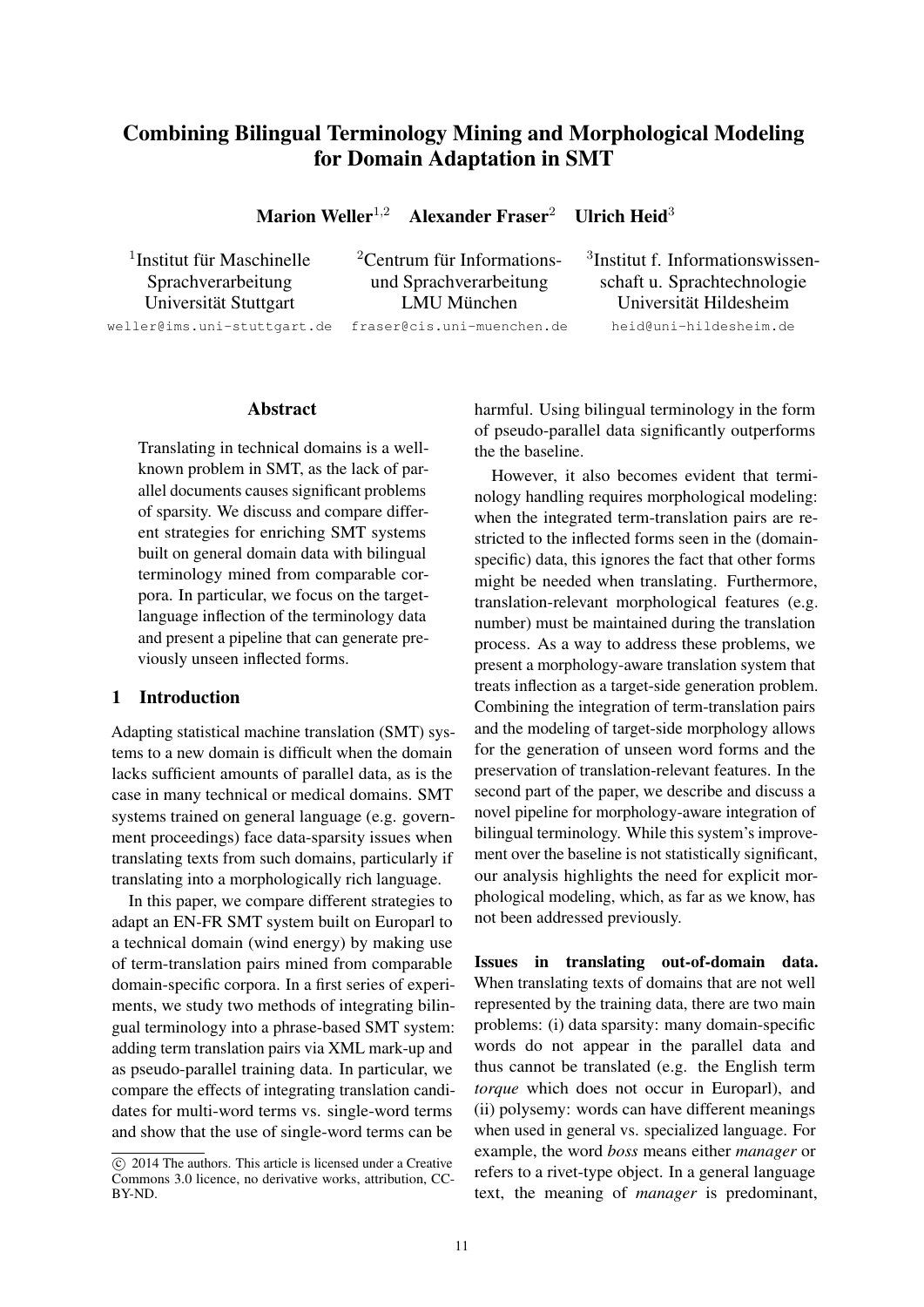whereas in a text of a technical domain, that sense is less likely to be correct. Because a translation model trained on general language data learns that  $boss \rightarrow manager$  is a good translation, this translation is likely to be used when translating data from a technical domain. In order to make previously unknown terms available and to model domain-specific preferences, we enrich the SMT system with domain-specific term-translation pairs that are not contained in the general language parallel data.

Modeling morphology. Another type of data sparsity occurs in translations to languages with rich (noun) inflection, as the parallel training data is unlikely to cover the full inflection paradigms of all words. As a result, some inflected forms are unavailable to the SMT system. This problem increases considerably when translating terms which are not well represented in the parallel training data, as is the case in the domain-adaptation scenario presented in this work. Modeling target-side morphology helps to reduce this kind of data-sparsity: we present a two-step approach, in which we separate the translation process from target-side inflection by first translating into a lemmatized representation, with a post-processing component for generating inflected forms. This simplifies the translation task, as information concerning only the target language has been removed. Also, this two-step approach allows us to generate forms which are not contained in the parallel data, which is of particular interest for domain-adaptation scenarios, where the full inflectional paradigm of term-translation pairs might not even be covered by the domain-specific data used for term mining. Furthermore, this setup allows us to specifically indicate how a term in a given context should be translated. For example, it provides the means to guarantee that a source-language term in plural is translated by the corresponding targetlanguage term in plural, regardless of whether the required inflected form occurs in the training data. Although there are exceptions such as *furniture*  $_{SG}$  $\rightarrow$  *meubles*<sub>PL</sub>, we believe they play a negligible role when translating under-resourced domains.

## 2 Related work

There has been considerable interest in mining translations directly from comparable corpora. A few representative examples are (Daille and Morin, 2005; Haghighi et al., 2008; Daumé III and Jagarlamudi, 2011; Prochasson and Fung, 2011), all

of which mine terms using distributional similarity. These approaches tend to favor recall over precision. In contrast, we use a high-precision method consisting in recognizing term candidates by means of partof-speech patterns with an alignment method relying on dictionary entries (Weller and Heid, 2012).

A second strand of relevant work is the integration of terms into SMT decoding. Halek et al. ´ (2011) integrated named entity translations mined from Wikipedia using the XML mode of Moses, which creates new phrase table entries dynamically. Pinnis and Skadins (2012) also studied mining named entities, as well as using a high quality terminological database, and added these resources to the parallel training data. We compare these two options (XML vs. added parallel data) and show that adding the terms to the parallel training data leads to better results.

To deal with the issue of obtaining the proper inflection of mined terms, we implemented a morphology-aware English to French translation system that separates the translation task into two steps (translation + inflection generation), following Toutanova et al. (2008) and Fraser et al. (2012).

Formiga et al. (2012) use a component for targetside morphological generation to translate news and web-log data. In contrast to our work, they do not deal with nominal morphology, but model verb inflection: this is important for web-log data, as second-person verb forms rarely appear in Europarltype training data. Wu et al. (2008) use dictionary entries for adapting a system trained on Europarl to news, but without applying morphological modelling to their EN-FR system. Furthermore, news and also web-log data are considerably more similar to Europarl than technical data.

Our main contribution is that we show how to combine three areas of research: bilingual term mining, using terms in SMT, and generation of inflection for SMT. We describe a novel end-to-end morphology-aware solution for using bilingual term mining in SMT decoding.

## 3 Bilingual terminology mining

In contrast to parallel corpora, which are difficult to obtain in larger quantities, comparable corpora of a particular domain are relatively easy to obtain. Comparable corpora are expected to have similar content and consequently similar domain-specific terms in both languages and thus constitute a suitable basis for the mining of term-translation pairs.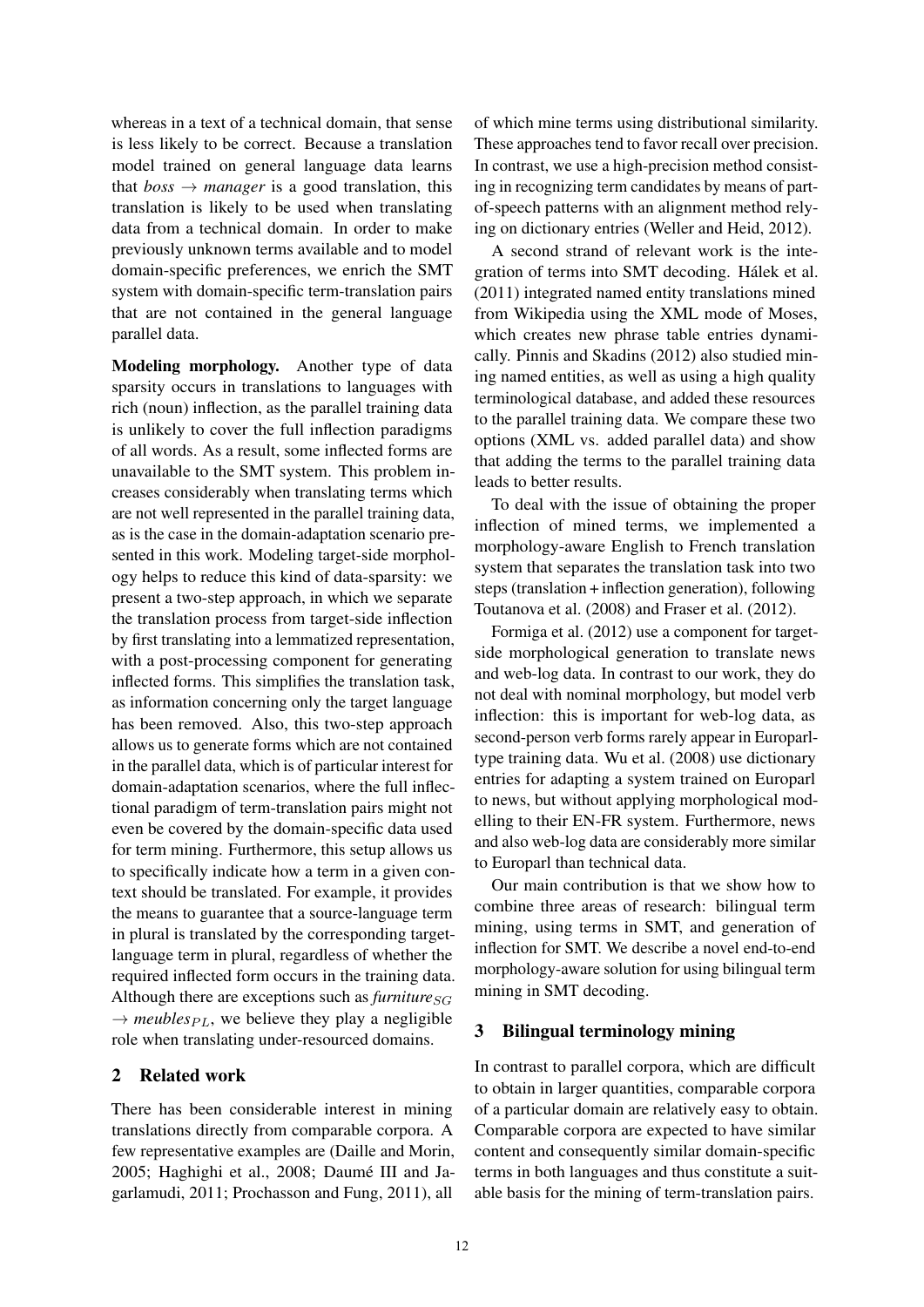For both source and target-language, term candidates are extracted based on part-of-speech patterns, focusing on nominal phrases. The resulting sets of term candidates are then aligned.

We use all available domain-specific training data (cf. section 7) for monolingual term extraction on the target language. Source language terms are only extracted for the input data to the SMT system (tuning/test set) because our methods for term integration are restricted to terms contained in the sentences to be translated.

Term alignment. The task of term alignment consists in finding the equivalent of a source language term in a set of target language terms. One method is *pattern-based compositional termalignment*: all components of a multi-word term are first translated individually using a (general language) dictionary, and then recombined according to handcrafted translation patterns such as

(EN) noun1 noun2  $\leftrightarrow$  (FR) noun2  $\textit{de}$  noun1<sup>1</sup>.

As the recombination of individual translations leads to over-generation, the generated translation candidates are filtered against the list of extracted target-language terms. A principal assumption is that the term pairs are semantically transparent and of a similar morpho-syntactic structure. The example for the term *glass fibre* illustrates the process:

- (1) individual translation:
	- noun1: *glass* → *verre* (*glass*), *loupe* (*magnifying glass*)  $\text{noun2: } \textit{fiber} \rightarrow \textit{fiber}$
- $(2)$  recombination<sup>2</sup> of translations: *fibre de verre*, *fibre de loupe*
- (3) filtering against target terms: *fibre de verre*, *fibre de loupe*

Source and target terms are not necessarily of the same word class; such shifts are dealt with by simple morphological rules, as shown by the term

energy<sub>N</sub> yield assessment

- $\rightarrow$  *estimation du rendement* **énergétique**<sub>ADJ</sub>
- (*assessment of* energetical<sub>ADJ</sub> yield)

Adding the entry *energy*  $\rightarrow$  *énergétique*<sub>ADJ</sub> to the dictionary allows to cover morphological variation between source and target terms.

For the alignment, terms are lemmatized and need to be mapped to the respective inflected forms before being integrated into the SMT system. The

|            |                     | <b>MWT</b> | <b>SWT</b> |
|------------|---------------------|------------|------------|
| tuning set | total               | 440        | 1014       |
| test set   | total               | 442        | 1015       |
| tuning set | not in phrase-table | 156        | 18         |
| test set   | not in phrase-table | 192        | 15         |

Table 1: Number of terms (types) for which one or more translation candidates were found.

translation probabilities are computed based on the relative frequencies of the inflected forms of all translation possibilities in the domain-specific data:

| EN         | FR               | frea | prob |
|------------|------------------|------|------|
| hub height | hauteur du moyeu | 14   | 87.5 |
|            | hauteur de moveu |      | 12.5 |

Table 1 gives an overview of the number of obtained translation pairs for terms extracted from the test/tuning data (cf. section 7); we differentiate between single-word terms (SWTs) and multi-word terms (MWTs). This is motivated by the fact that MWTs provide more context in step (3) and are therefore more likely to be correctly aligned. In the case of SWTs, every translation listed in the dictionary can be output as a valid alignment provided it occurred in the corpus, regardless of context. Table 1 also shows the amount of term-translation pairs not covered by the phrase-table: in the case of MWTs, a reasonable amount of term-translation pairs are new to the system, whereas the number of new SWTs is very low in comparison to the number of found SWT term-translation pairs.

The pattern-based compositional term alignment tends to favor precision over recall. This general outcome is observed in earlier work (Weller and Heid,  $2012$ <sup>3</sup>; we assume that the findings for DE-EN largely also apply to our EN-FR alignment scenario. Moreover, it is not guaranteed that the translation of a source term occurs in the targetlanguage data when working with comparable corpora. Another problem are structural mismatches of the source term and its target-language equivalent. While the translation occurs in the target language term list, it is of a different morpho-syntactic structure in a way that is not captured by the patterns and morphological rules. Finally, lack of dictionary coverage is also responsible for not finding target-language equivalents. We focus on integrating moderate amounts of good-quality term pairs, motivated by our method for integrating term pairs: our results indicate that the SMT-system is sensitive to incorrect translations, particularly for SWTs.

<sup>1</sup> *de*: French preposition meaning *of*.

<sup>2</sup>Working with translation patterns, non-content words such as prepositions can be easily inserted in this step.

<sup>&</sup>lt;sup>3</sup>We use alignment patterns adapted from this work.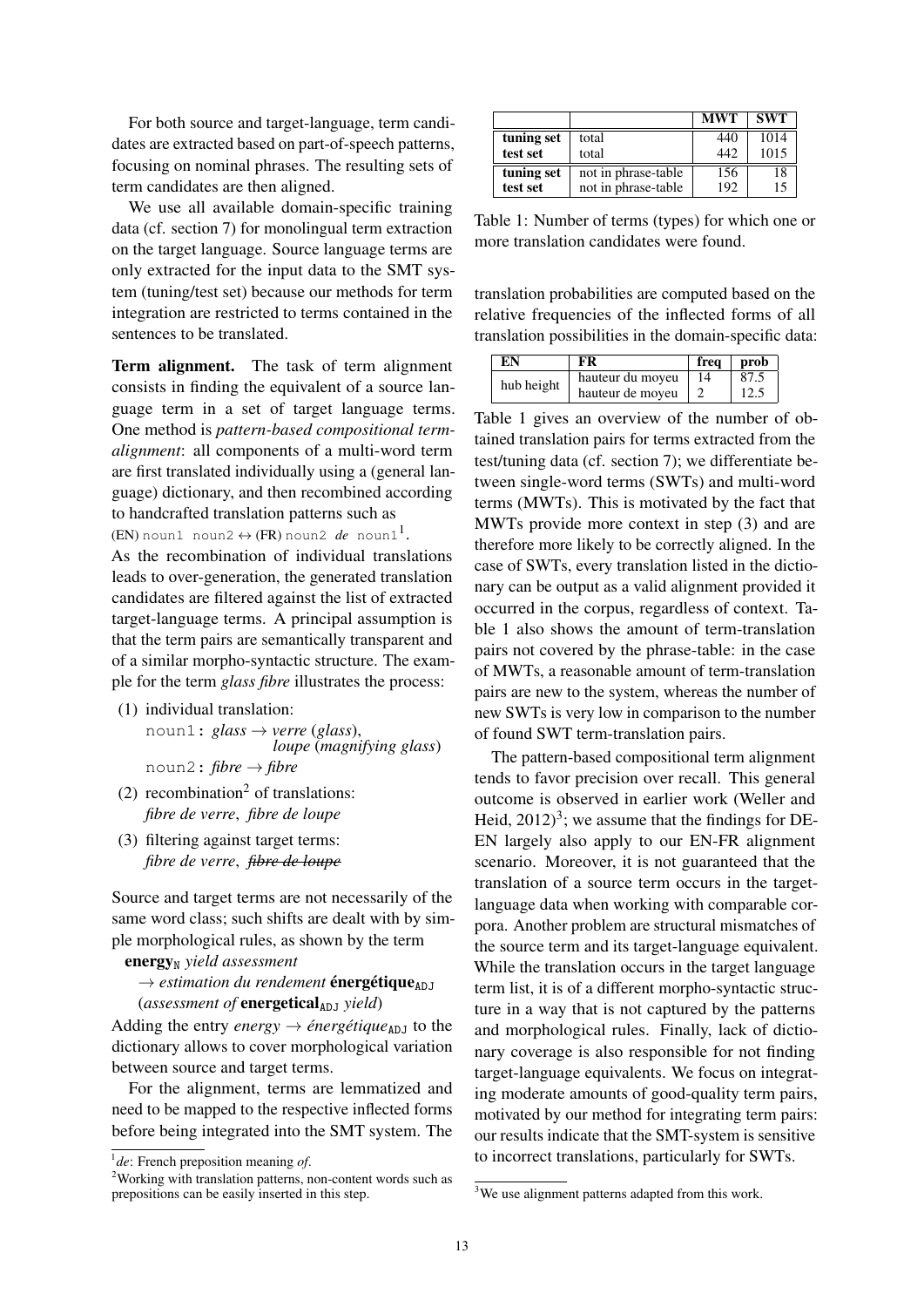| <b>SMT-output</b>                           | pred. | gen.    | post-   | gloss  |
|---------------------------------------------|-------|---------|---------|--------|
| + stem-markup                               | feat. | forms   | proc.   |        |
| le<+DET>[ART]                               | M.Sg  | le      |         | the    |
| $excès < M.Sg > \lceil N \rceil$            | M.Sg  | excès   | excès   | excess |
| de[P]                                       |       | de      | ď       | оt     |
| $\acute{\text{energy}}$ = $\sqrt{FSSg}$ [N] | F.Sg  | énergie | énergie | energy |
| peut [VFIN-peut]                            |       | peut    | peut    | can    |
| être [VINF]                                 |       | être    | être    | he     |
| vendre[VPP]                                 | M.Sg  | vendu   | vendu   | sold   |
| à[P]                                        |       | â       | au      | to     |
| le<+DET>[ART]                               | M.Sg  | le      |         | the    |
| réseau< <b>M.Sg</b> >[N]                    | M.Sg  | réseau  | réseau  | grid   |

Table 2: Processing steps for the EN input sentence *[ ... ] excess energy can be sold back to the grid*.

### 4 Inflection prediction system

To build the morphology-aware system, the targetside data (parallel and language model data) is transformed into a stemmed format, based on the annotation of a morphological tagger (Schmid and Laws, 2008). This representation contains translationrelevant feature markup: nouns are marked with *gender* (considered part of the stem) and *number*. Assuming that source-side nouns are translated by nouns with the same *number* value, this feature is indirectly determined by the source-side input. The number markup is thus needed to ensure that the source-side number information is transferred to the target side. For a better generalization, we split portmanteau prepositions into article and preposi- $\phi$  *tion* (*au*  $\rightarrow$   $\dot{a}$ +*le*: *to+the*).

For predicting the morphological features of the SMT output (*number* and *gender*), we use a linear chain CRF (Lavergne et al., 2010). In the prediction step, the values specified in the stem-markup (*number* and *gender* on nouns) are propagated over the rest of the phrase, as illustrated in column 2 of table 2. Based on the stems and the morphological features, inflected forms can be generated using a morphological tool for analyzing and generating inflected forms (cf. section 7), as illustrated in column 3. In order to generate correct French surface forms, a post-processing step is required, including the re-insertion of apostrophes and portmanteau merging  $(\hat{a}+le \rightarrow au)$ , cf. column 4.

### 5 Integration of term-translation pairs

In this section, we compare two methods to integrate bilingual terminology, using a standard SMTsystem (to be referred to as the "inflected" system): using XML-markup and in the form of pseudoparallel data. In section 6, we discuss the integration of terms into the "morphology-aware" system. Using XML input to add translation options. One way to integrate term-translation pairs into an SMT system is to list translation options with their translation probabilities for a word or word sequence in the input sentence by means of XMLmarkup. This approach has been applied by Hálek et al. (2011) (cf. section 2) to translations of named entities mined from Wikipedia in an English-Czech SMT system. In contrast, we integrate translation pairs of nominal phrases: this requires modelling features that are dependent on the source-side (e.g. number) which is not to the same extent necessary for names. Named entities are in many cases easier to deal with than terminology, as they are usually the same on the source side, even though their inflection can vary, e.g. in the form of *case*-markers, which depend on the target-language. This means that source-side information plays a negligible role, whereas for nominal phrases, number information (as contained in the stem markup) is important for the generation of inflected forms.

For the integration of term translation pairs, potential source terms are identified in the input sentence using the same pattern-based approach as for monolingual term identification (cf. section 3). Longer terms are preferred in the case of several annotation possibilities in order to provide the system with long translations, but also to avoid that phrasal units are interrupted: [wind<sub>N</sub> energy<sub>N</sub>] site<sub>N</sub> vs. *[wind<sub>N</sub>* energy<sub>N</sub> site<sub>N</sub>].

We compare the effects of integrating multi-word and single-word terms vs. only multi-word terms. As a variant, only term-translation pairs of which the source-side term does not occur in the phrase table are integrated: assuming that the translation model already has more reliable statistics for terms in the phrase-table, only term-translation pairs that are not covered by the parallel data are used. Particularly for SWTs, this drastically reduces the amount of term-translation pairs. When restricting the integration to "new" terms, however, the problem of polysemy (e.g. *boss* → *manager* or *rivet-type object*) is not resolved. In such cases, it is even likely that the wrong sense, i.e. the general language meaning, is output by the translation system. Nevertheless, this variant leads to the best results.

As term alignment is based on lemmas, a mapping between surface forms and lemmas is needed: first, inflected EN surface forms are projected to their lemmas, which are then aligned to FR lemmas. Then, the aligned target-side lemmas are mapped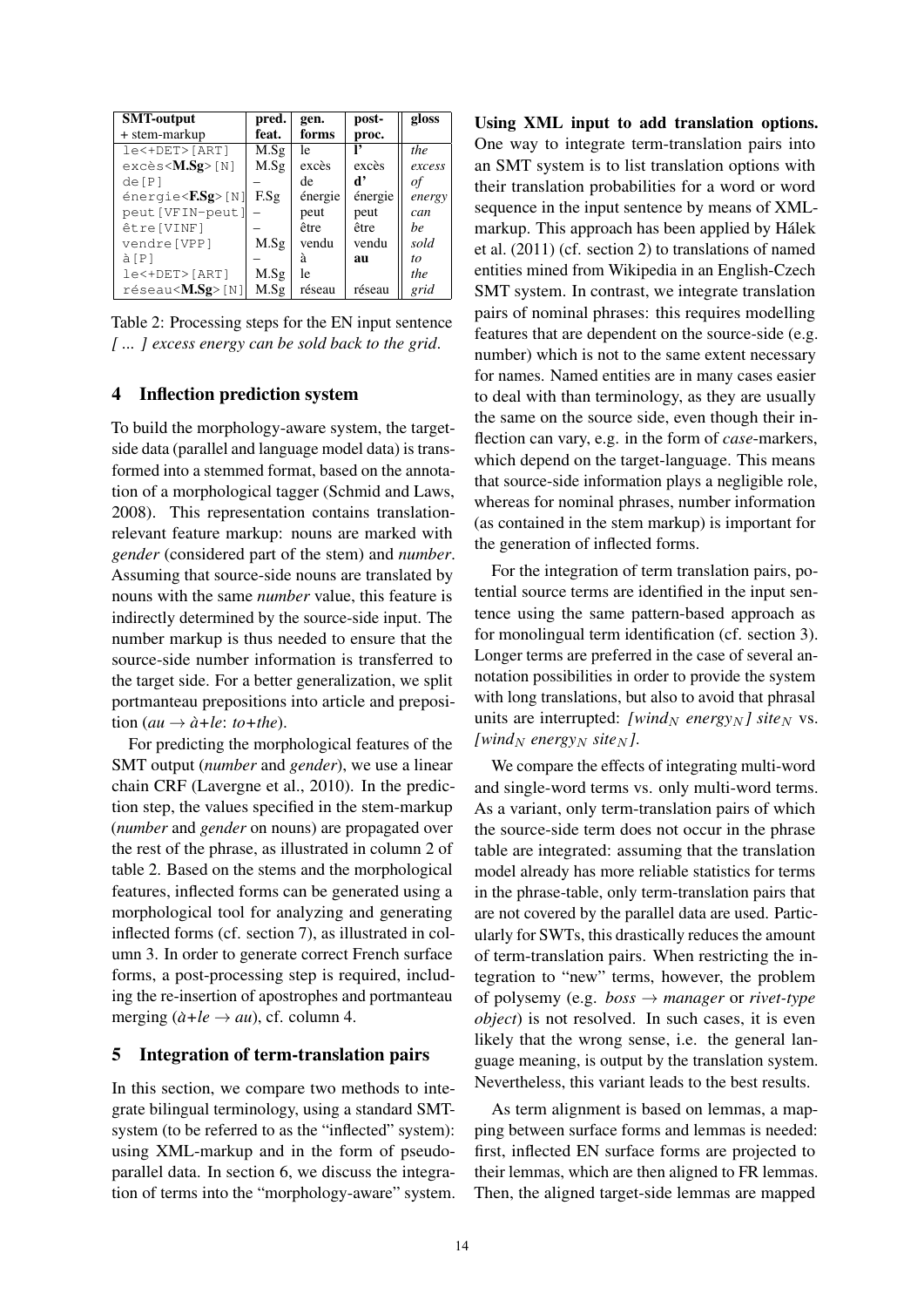| Input           | clean the <term au="" de="" fer="" rotor<br="" rotor  pale="" rotor  pales="" translation="">  pale du rotor  pales du rotor'' prob=''0.0385  0.0385  0.2692  0.1153  <br/>0.5384''&gt; rotor blades </term> with a mild soap and water. |  |  |
|-----------------|------------------------------------------------------------------------------------------------------------------------------------------------------------------------------------------------------------------------------------------|--|--|
| <b>Baseline</b> | nettoyage du rotor des lames de savon avec une légère et de l'eau.<br>cleaning of the rotor of the blades (of a knife) of soap with a mild and water.                                                                                    |  |  |
| With terms      | nettoyer les pales du rotor avec un savon modérée et de l'eau.<br>cleaning the blades of the rotor with a moderate soap and water.                                                                                                       |  |  |
| Reference       | Nettoyez les pales du rotor au savon doux et à l'eau.                                                                                                                                                                                    |  |  |

Table 3: Adding translation options for the term *rotor blades* to the input sentence.

to the respective inflected forms observed in the domain-specific corpus. As a result, some of the inflected forms can be incorrect in terms of *number* by mapping the lemma to both singular and plural forms, regardless of the input term. Filtering for number in this step is useful only to a limited extent, as it will prevent a translation entirely if the inflected forms of the required *number* value do not occur in the domain-specific data. While a good translation in the wrong number is clearly better than no translation, it is still desirable to have the possibility to model *number*: we consider this a strong motivation for a morphology-aware integration of terminology.

Another crucial point is the language model data which needs to contain the target-language terms offered to the translation model. As all target language terms are extracted from a domain-specific corpus, this data is used in the language model.

The example in table 3 illustrates how the system benefits from the translations for the term *rotor blades* in the input sentence: while FR *pale* (blades on a wind mill) occurs once in the parallel data, there is no alignment to EN *blade*. As a result, *blades* is translated as *lames* (blades on a knife). Providing the translation options leads to the correct translation of *blades* → *pales* in the context of the term *rotor blades*. In addition, the system with terminology information produces a well-formed French sentence in contrast to the meaningless output of the baseline system, because the correct translation allows for matching a plausible word sequence with the language model.

Adding terms to parallel data. In our experiments, adding translation options via XML markup did not work as well as hoped for; this is in line with the findings of Hálek et al. (2011): adding translation pairs directly into the SMT system can be too intrusive, causing more harm than benefit. We tested a different approach: the term-translation pairs are added as a pseudo parallel corpus to the

parallel training data. Adding each term-translation pair once is not likely to help if the word is ambiguous and already occurs in the parallel data with its general language translation. Instead, term translation pairs are added according to their frequency in the target-side corpus. As before, all observed inflected forms are listed as possible translations.

# 6 Morphology-aware integration of term-translation pairs

The setup described in the previous sections has two shortcomings: the data might not provide the full inflection paradigm of the terms, and it is not possible to model features such as *number*: integrating stemmed terms to the inflection prediction system allows us to handle these two problems as the number information of a source-term can simply be transferred as number markup to the stemmed translation candidate and specific forms not occurring in the data used for term mining can be generated using a morphological resource.

For the terminology integration into a morphology-aware translation system, we opted for the variant of adding pseudo parallel data to the training data of the SMT system as this led to the best results in the previous experiments. First, the aligned terms are transferred to the stemmed representation. For the number markup, the source-side is tagged and the *number* values are transferred to the corresponding stems based on the alignment patterns (cf. section 3). In this step, the number markup in the generated target-side text is determined by transfer from the source-side. In comparison, the number markup in the "original" parallel data (Europarl) is given by the target-side, i.e. the parse-annotation.

Generating target phrases depending on the requirements of the source-side, i.e. creating unseen forms, can lead to stem+markup combinations that do not occur in the data used to build the language model. Words not contained in the language model score very badly during decoding and are thus ef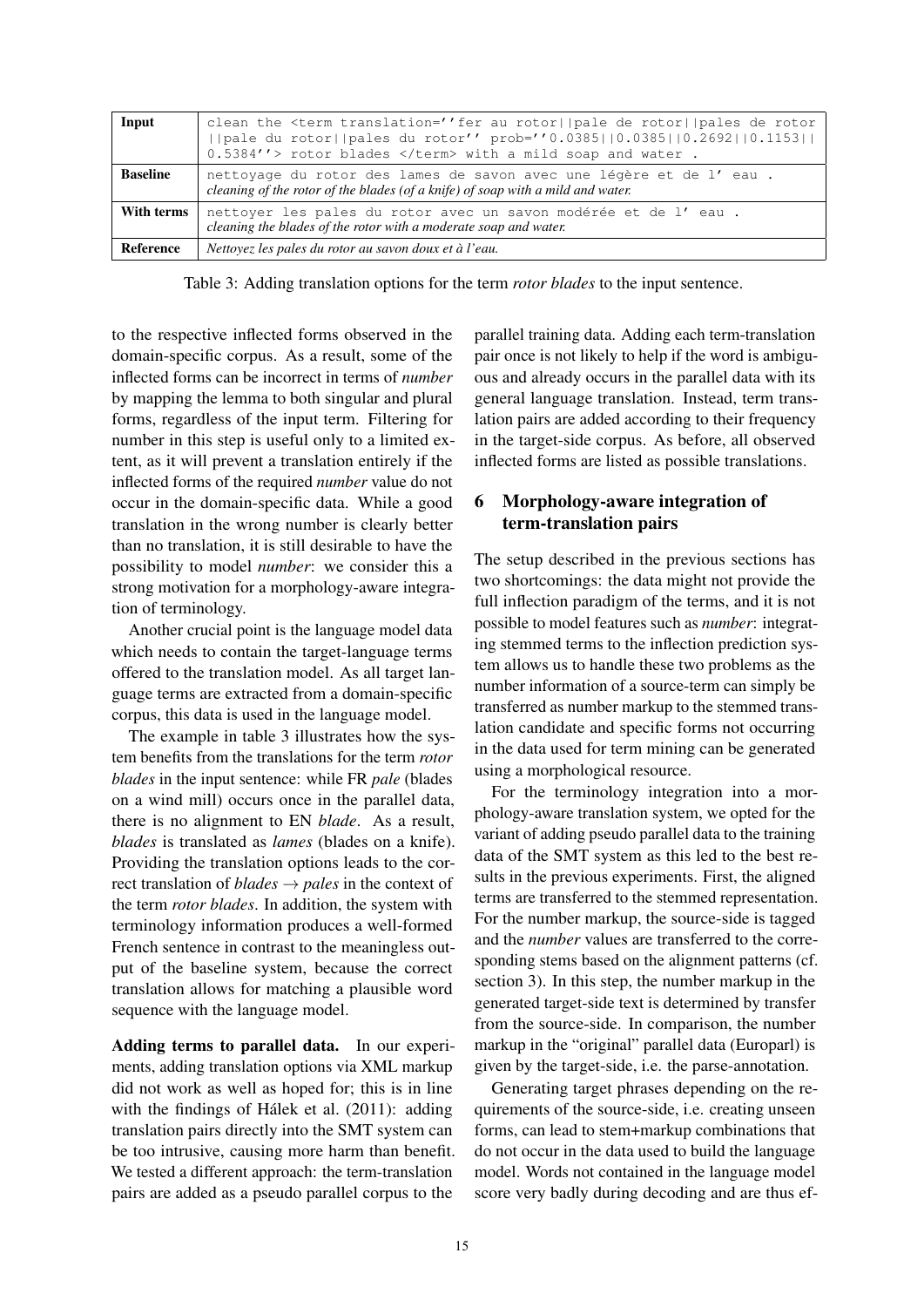fectively not available to the SMT system. In order to make all stems accessible, the generated pseudo parallel data is added to the language model data.

An alternative way to avoid the generation of forms not represented in the language model consists in foregoing number markup. Instead of keeping it through the translation in form of stem markup, number information can be reinstated in the feature prediction step using source-side features. However, this creates two new problems: first, the representation without number markup loses discriminatory power<sup>4</sup>. For example, there is no way to guarantee subject-verb agreement without number information on nouns. The second problem is that parallel domain-specific data is needed to train the models for feature prediction. While we believe that removing number markup in the translation step is a sounder way to deal with targetside morphology in this application, we leave this extension of our model to future work due to the practical problems that arise with this.

## 7 Data and resources

Our experiments are carried out on an EN-FR standard phrase-based Moses<sup>5</sup> system which is adapted to the domain of wind energy. As a basis for terminology mining, we compiled a target-language corpus for that domain. This included documents obtained by automatic crawling (de Groc, 2011), and manually obtained data from various web-sites. In total, the corpus consists of 161.367 sentences (4.136.751 words). For the tuning/test data, we manually collected and sentence-aligned parallel texts from various internet resources, including manuals for setting up/maintaining wind energy towers, multi-lingual scientific journal articles and data about regulations and administrative aspects. The resulting 1290 parallel sentences were evenly divided into test/tuning sets.

The parallel training data for the EN-FR SMT system consists of 2.159.501 sentences (Europarl and News data from the 2013 WMT shared task). For the language model, we used a combination of the FR part of the parallel data and the wind energy corpus. As the domain-specific corpus is considerably smaller, we built individual language models for each corpus and interpolated them using weights optimized on the tuning data following the

4 See also experiments on re-inflecting surface forms ("Method 1") in Toutanova et al. (2008).

approach of Schwenk and Koehn (2008).

For the feature prediction, we used the Wapiti toolkit (Lavergne et al., 2010) to train CRFs on combinations of the wind corpus and the FR part of the parallel data. The CRF has access to the basic features *stem* and *POS tag* as well as *gender* and *number* within a window of 5 positions to each side of the current word.

The morphological analysis of the French training data is obtained using RFTagger, which is designed for annotating fine-grained morphological tags (Schmid and Laws, 2008). For generating inflected forms based on stems and morphological features, we use an extended version of the finitestate morphology FRMOR (Zhou, 2007). FRMOR is a morphology tool similar to SMOR (Schmid et al., 2004), which allows to analyze and generate inflected word forms. The term alignment requires a general language dictionary<sup>6</sup> from which we use the 36,963 1-to-1 entries.

### 8 Experiments and results

We present results for the integration of bilingual terminology into an inflected system and a morphology-aware translation system.

Integrating terminology into the inflected system. An easy way to adapt an SMT system to a new domain consists in adding language model data of that domain. This does not help with the problem of out-of-vocabulary words, but it can enhance translations with low probabilities and provide plausible contexts for the generated sentences. The systems in row 1 in table 4 show that adding domain-specific data leads to a considerable increase in BLEU; all further systems in table 4 use this enlarged language model and are compared to baseline *b*.

Moses' XML mode offers two possibilities: forcing the SMT system to use the given translations (*exclusive*) or allowing for an optional usage (*inclusive*). As preliminary experiments, as well as the findings of Hálek et al.  $(2011)$ , showed that the inclusive setting leads to better results, we only report BLEU scores for this variant<sup>7</sup>. We compare two versions: providing only the translations of multiword terms (MWTs) and providing the translations

<sup>5</sup>http://www.statmt.org/moses

<sup>6</sup> from www.dict.cc and www.freelang.net

<sup>&</sup>lt;sup>7</sup>Particularly for SWTs, forcing the system to use the provided translations using the exclusive setting can very much hurt performance as it goes against Moses' tendency to use long translation units.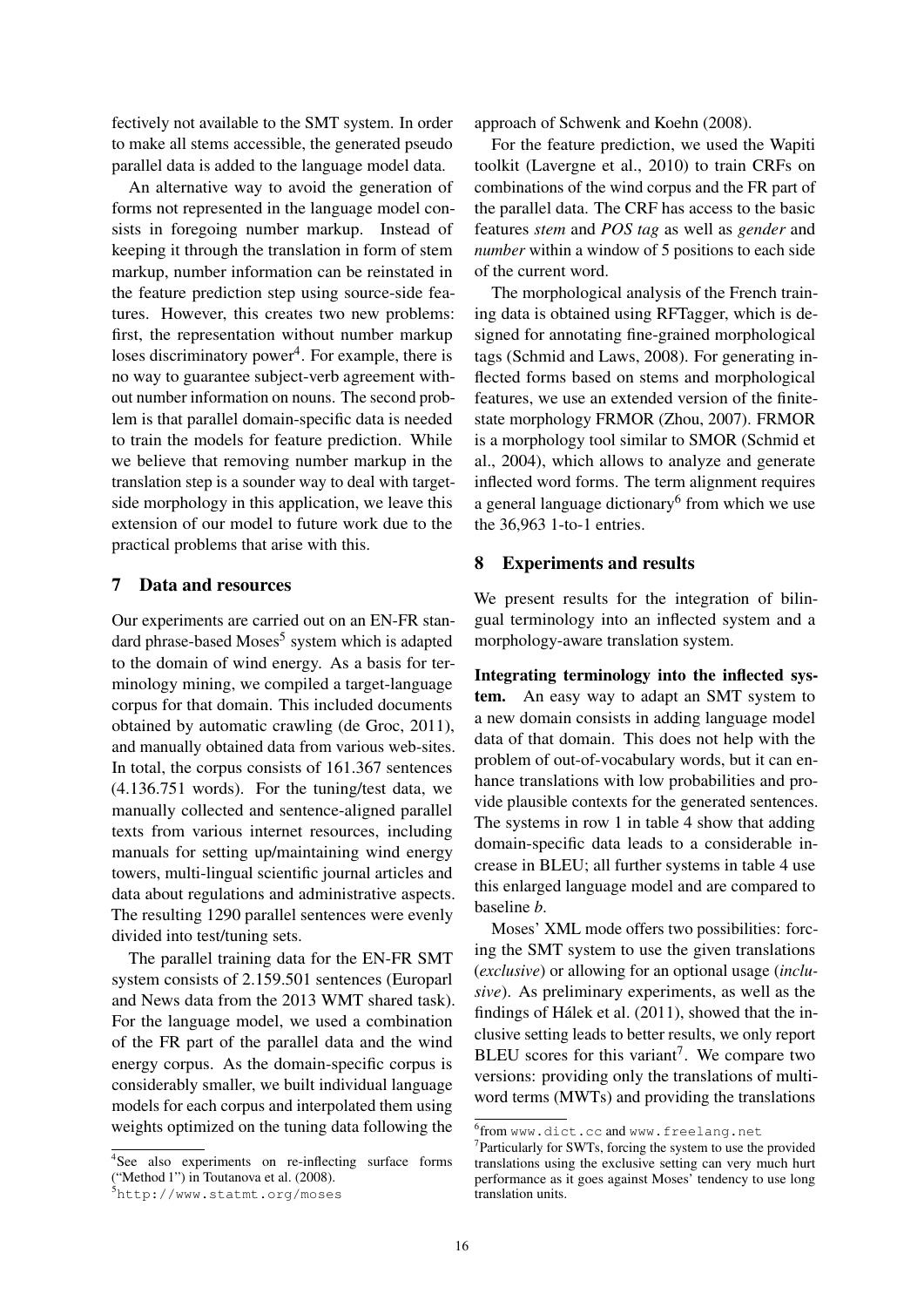|             | system                           | <b>BLEU</b> |
|-------------|----------------------------------|-------------|
|             | Baseline a: general LM           | 18.93       |
|             | Baseline b: +domain-spec. LM     | 21.59       |
| $2^{\circ}$ | $XML$ -markup (MWT + SWT)        | 20.56       |
|             | XML-markup (MWT)                 | 20.71       |
| 3           | XML-markup-filt. (MWT + SWT)     | 21.68       |
|             | XML-markup-filt. (MWT)           | 21.57       |
| 4           | Added parallel $(MWT + SWT)$     | 21.68       |
|             | Added parallel (MWT)             | 21.87       |
|             | Added parallel (MWT + filt. SWT) | $22.03*$    |
|             | Added parallel filt. (MWT + SWT) | 21.96*      |

Table 4: Results for integration of terminology into an inflected EN-FR translation system. (\*: significantly better than baseline b at a 0.05 level)

of both multi-word and single-word terms (SWTs). This is motivated by the assumption that adding translations of single words is likely to be more harmful as it is to some extent incompatible with Moses' tendency to prefer longer phrases.

The translation probabilities of term-translation pairs given in the XML markup usually are considerably higher than the ones in the phrase-table and might thus have an undue advantage, particularly when assuming that the statistics in the phrase-table are more reliable for terms that are not restricted to the domain. Furthermore, the generated translations of multi-word terms are more likely to be correct as they provide more context in the alignment step. While the system with only MWTs is slightly better, both variants are worse than the baseline (row 2 in table 4). Restricting the added term-translation pairs to those where the source-phrase does not occur in the phrase-table helps, but does not outperform the baseline (row 3 in table 4). Here, using both MWTs and SWT leads to a slightly better score, presumably because the added SWTs are unknown to the system and even a translation by a one-word phrase is beneficial.

Integrating bilingual terminology in the form of pseudo-parallel data leads to the best results (row 4 in table 4). Again, restricting the data to MWTs is slightly better than using all term-translation pairs. The score for the MWT-only system (21.87) is on the verge of being statistically significantly better than baseline *b*. Adding single-word translations which do not occur in the phrase-table leads to a statistically significant improvement (22.03), as does filtering both SWTs and MWTs (21.96).

Integrating terminology into the morphologyaware system. The score of the morphologyaware system (21.54) is comparable to that of the inflected system (21.59), as shown in table 5. The

|               | system                            | <b>CRF</b> trained on          | <b>BLEU</b> |
|---------------|-----------------------------------|--------------------------------|-------------|
|               | <b>Baseline</b>                   | $\overline{\text{wind}}$ +news | 21.47       |
|               |                                   | wind+europarl                  | 21.54       |
| $\mathcal{L}$ | $MWT^a$                           | wind+europarl                  | 21.77       |
| 3             | $MWT + SWTc$                      | wind+europarl                  | 21.11       |
| 4             | $MWT + \overline{filt}$ . $SWT^b$ | wind+europarl                  | 21.74       |
| 5             | filt. $(MWT + SWT)^b$             | wind+europarl                  | 21.48       |

Table 5: Adding pseudo parallel data to the training data for a morphology-aware system. a: LM from baseline system; b: MWT translations added to LM data; c: MWT+SWT translations added to LM data.

importance of in-domain training data for the CRF is illustrated by the results obtained when training the CRF on wind+news (318.112 sentences) and on wind+europarl  $(2.161.367$  sentences): even though the second training set is considerably larger, there is basically no gain in BLEU. Considering this outcome, we assume that more in-domain training data for the CRF would lead to better overall results.

In order to make better use of the in-domain training data, singletons were replaced by their partof-speech tag<sup>8</sup>. However, the stem feature considerably contributes to the prediction result: this is illustrated by the results in table 5, where a CRF trained on a combination of Europarl and wind energy data is only marginally better in terms of BLEU than a system trained on a much smaller amount of general language data and data of the wind energy domain.

It is important to keep in mind that the CRF is trained on fluent data whereas the SMT output is heavily disfluent. As a result, there is a mismatch between ill-formed translation output and the wellformed data used to train the CRF; the gap between training data and the text for which features are to be predicted gets larger with increasing difficulty of the translation task, as is the case here.

Effects caused by sparse data do also affect the language model data: forms which are not contained in the parallel data cannot be produced by the translation system. In order to deal with out-ofvocabulary words, stem markup+tags are stripped of all those words in the language model data that do not occur in the parallel data. This enables the SMT system to score unknown words (e.g. names) in the language model, but also leads to side-effects due to sparsity: for example, the French term *rotors* occurs once in the parallel data and is correctly stemmed as  $rotor <$ Masc.Pl>[N], while all occurrences of *rotor* in the singular form

<sup>8</sup>Experiments with replacing out-of-vocabulary words by a special tag were also not effective in terms of BLEU.